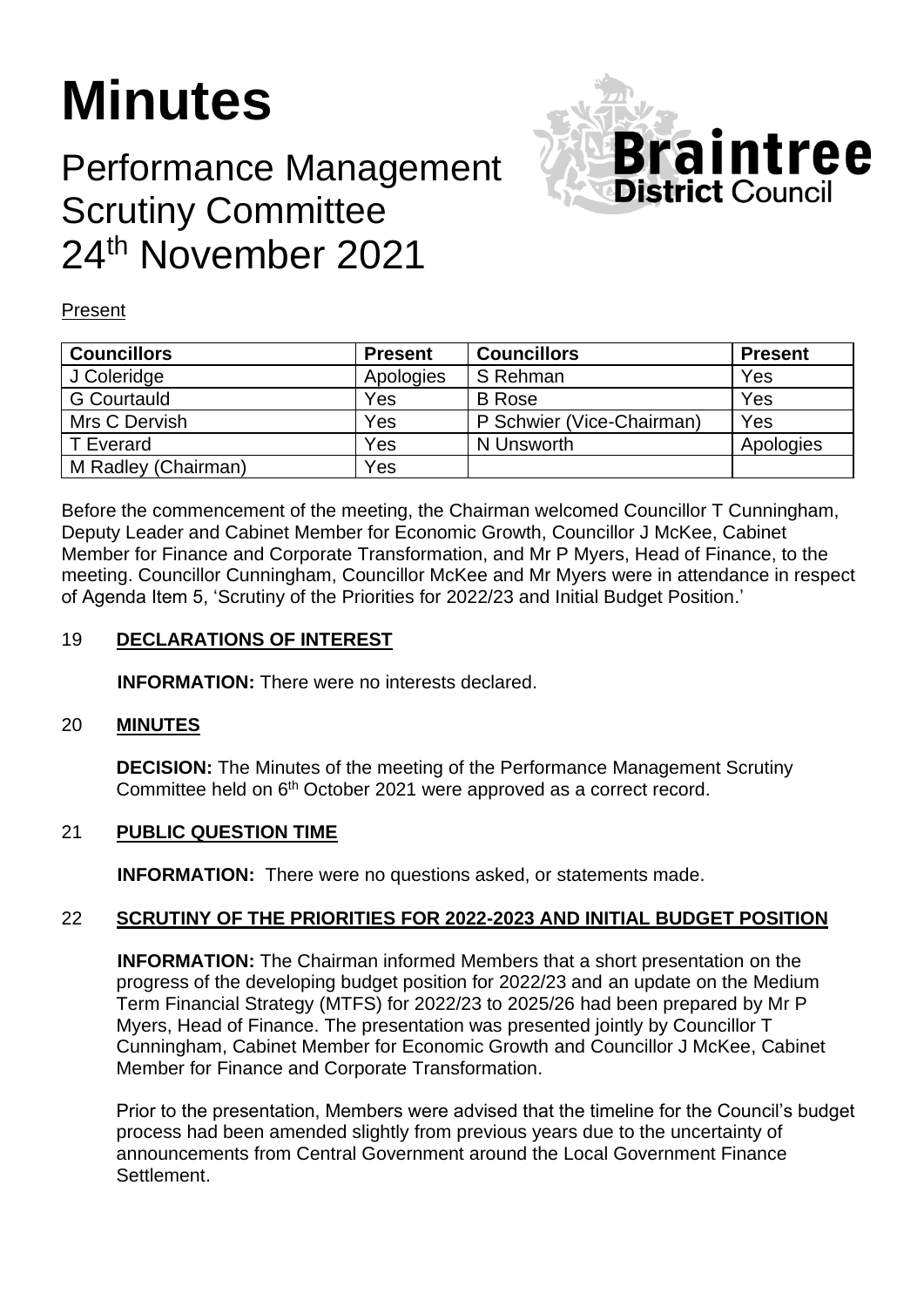The presentation slides were available to view on the Council's website: [https://braintree.cmis.uk.com/braintree/Meetings/tabid/70/ctl/ViewMeetingPublic/mid/397/](https://braintree.cmis.uk.com/braintree/Meetings/tabid/70/ctl/ViewMeetingPublic/mid/397/Meeting/1041/Committee/18/Default.aspx) [Meeting/1041/Committee/18/Default.aspx](https://braintree.cmis.uk.com/braintree/Meetings/tabid/70/ctl/ViewMeetingPublic/mid/397/Meeting/1041/Committee/18/Default.aspx)

Further to the presentation, Members of the Committee were invited to ask their questions of the Cabinet Members and Officers. During the discussion, the Chairman extended his compliments to all that had been involved with the Investment and Development Programme (IDP) for the effectiveness of its structure and resulting success.

In response to the questions asked by Members, the following information was provided:-

- In respect of the provisional changes listed in the presentation, the budget gap for 2022/23 had not changed significantly. Members were advised that once the projects under the IDP had progressed to further stages in their development, they would contribute towards meeting the budget gap. The upcoming Cabinet Strategy Workshop would provide further clarification as to what the baseline budget position would be for 2022/23.
- It was confirmed that the savings of £354k and £157k listed as part of the IDP also formed part of the combined management and Member proposed savings listed under the MTFS profile.
- Members were advised that in respect of the provisional budget demand for vehicle financing that this did not include proposed funding for replacements with electric vehicles.
- A review of the Essex Pension Fund will be undertaken as at 31 March 2022, with the financial impact to be reflected in employers' contributions from April 2023. The funding strategy agreed in the past had sought to maintain stability for employers in terms of the overall level of contribution they were required to make. Further detail on the issue would emerge over the course of 2022/23.
- It was stressed that as far as is possible service levels would not be reduced for the District's residents. The Council possessed financial reserves which it was currently examining as to how best to utilise these in a sustainable and efficient way over f the duration of the MTFS period. Although there was a budget gap, Members were advised to view this in the context of a four-year programme and financial strategy, which would allow time for shortfalls to be addressed.
- The Council had the option to increase Council Tax although this has not yet been decided. It was expected that the maximum amount that Council Tax could be raised in 2022/23 under the Government's referendum principles would be 2% or £5, whichever is the greater, but this had yet to be confirmed.
- One of the key priorities of the IDP was to generate additional income for the Council and thus reinvigorate the wider commercialisation programme of the Authority. It was added that the commercial activity of the Authority had accelerated over recent years; for example, it was reported that the Council Chamber at Causeway House, was now rented out at weekends.
- From the ideas currently submitted as part of the '£1.6 million budget challenge', approximately 33 had been acted on so far, with seven of these being given serious